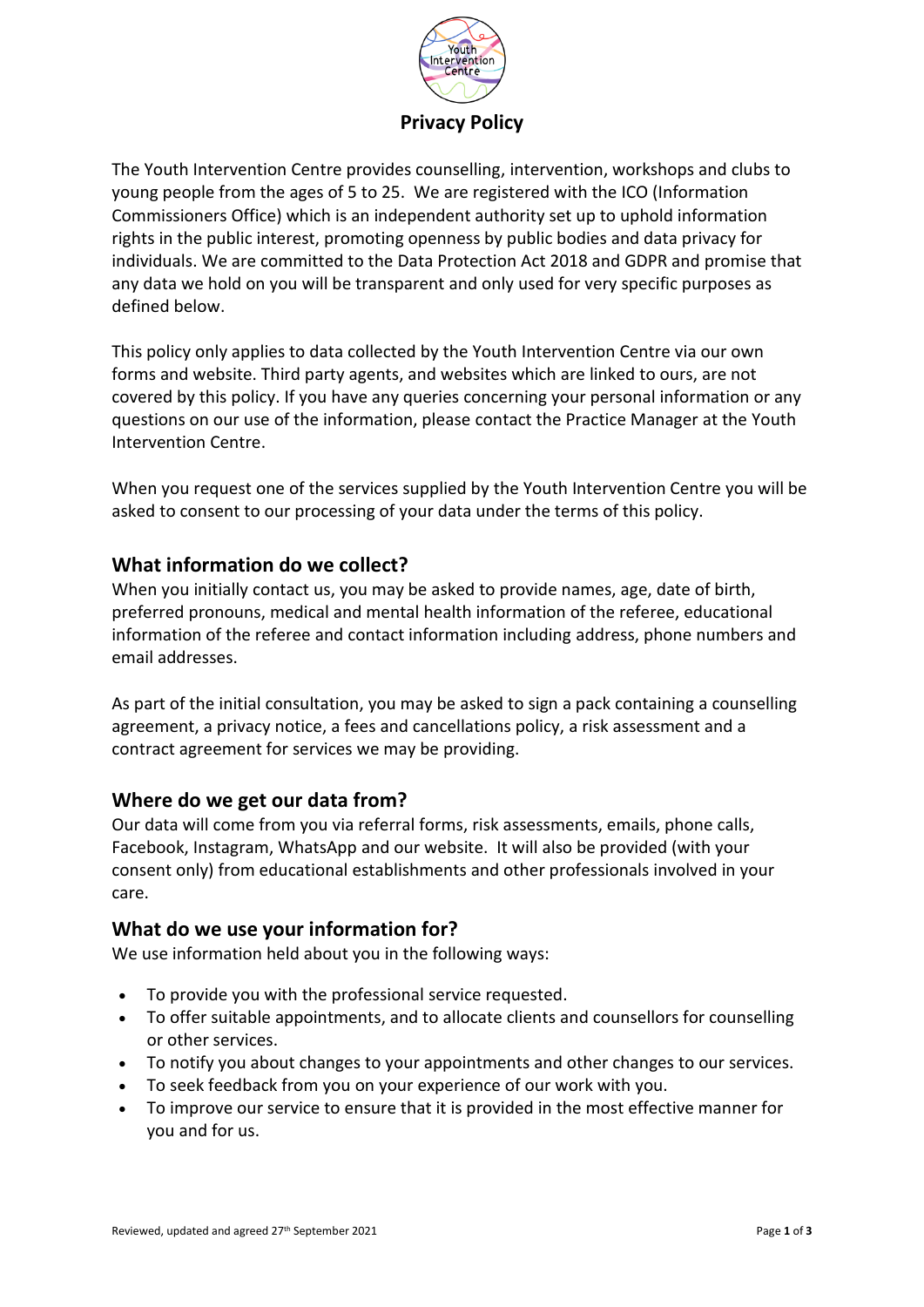

- To administer our service, including the arrangement of appointments, the handling of donations, and for financial control, data analysis, research, statistical and survey purposes.
- To ensure the safety of ourselves, yourself and all clients using our services.
- To ensure we are meeting your needs as comprehensively as possible.

## **What information do we share?**

We will **not share** any information about you with other organisations or people, **except** in the following situations:

- **Consent**: Youth Intervention Centre may share your information with professional colleagues or others whom you have requested or agreed we should contact.
- **Serious harm**: Youth Intervention Centre may share your information with the relevant authorities if we have reason to believe that this may prevent serious harm being caused to you or another person.
- **Compliance with law**: Youth Intervention Centre may share your information where we are required to by law or by the regulations and other rules to which we are subject.
- **Accountants**: Youth Intervention Centre uses an accountancy firm to comply with financial and tax laws and therefore they will see your name and the amount you have paid on our bank statements. No other information is shared with them.
- **Covid 19**: During the Covid 19 pandemic we may be requested by the governments track and trace system to provide contact details of clients we have been involved with within a specific time frame. We will do our best to contact you ourselves if this happens but we are not outside the law and this may not be possible under these circumstances.
- We will **not** use any information provided by you for any marketing purposes.

#### **How do we keep your information safe?**

All information you provide to us is stored as securely as possible. All paper forms and correspondence are kept in locked filing cabinets on our premises. All electronic records are stored locally, on our own laptops, all access to which requires password-protected authentication.

Unfortunately, the transmission of information via the internet is never completely secure. Although we will do our best to protect your information using industry-standard protocols and encryption, we cannot guarantee the security of your data transmitted to us via email or other messaging services like Facebook, Instagram and WhatsApp and any transmission is at your own risk. Once we have received your information, we will use strict procedures and security features to try to prevent unauthorised access.

#### **When do we remove your data?**

Your contact details will be deleted or shredded three months after your last counselling or intervention session has finished with Youth Intervention Centre. Emails, text messages and other social media messages will also be deleted from our phones and computers after three months. In the case of workshops or clubs, these details will be deleted and shredded one year after receiving your initial risk assessment. Client notes and signed contracts held by the counsellor will be kept, as legally required, in a locked filing cabinet on site for a period of seven years or in the case of a child, until that child is 25.